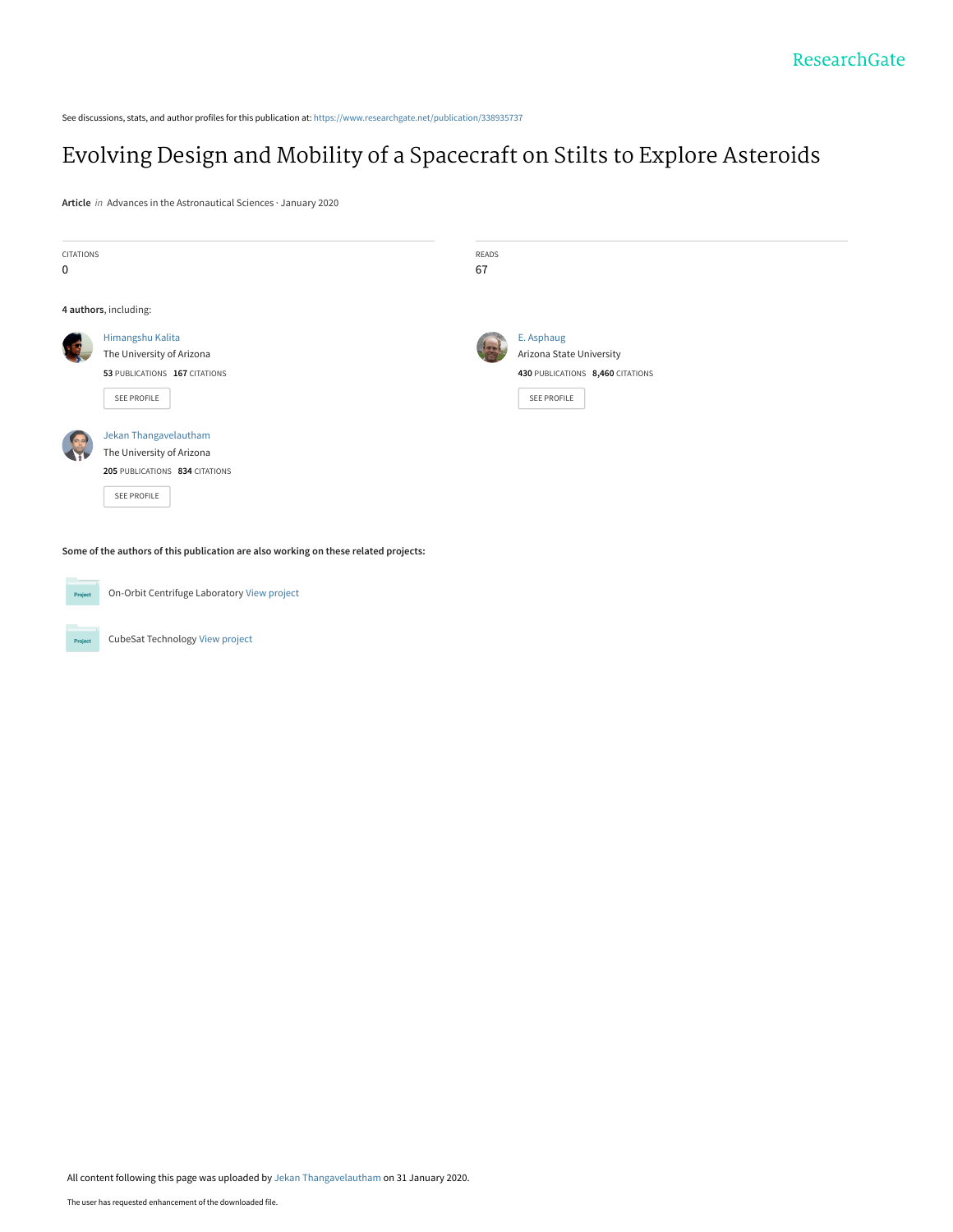# **EVOLVING DESIGN AND MOBILITY OF A SPACECRAFT ON STILTS TO EXPLORE ASTEROIDS**

## **Himangshu Kalita, [\\*](#page-1-0) Felicity Aldava, [†](#page-1-1) Erik Asphaug [‡](#page-1-2) and Jekan Thangavelautham[§](#page-1-3)**

Exploration of asteroids and comets will help to answer fundamental questions about the origins of the solar system. There are estimated to be nearly 2 million asteroid and comets in the solar system, and they are strategic locations for planetary science, planetary defense/security and for resource mining. Landing on these small bodies and manipulating their surface remains a major technical challenge fraught with high risk. The low gravity and low cohesive forces holding dust, gravel, and boulders together could result in surface ranging from 'quicksand' to a hard gravel surface. The latest asteroid missions such as Hayabusa II and OSIRIS-REx will perform touch and go operations to mitigate the risks of 'landing' on an asteroid. Beyond these missions, there is an important need to perform surface and subsurface sampling from multiple points on an asteroid. The SPIKE (Spacecraft Penetrator for Increasing Knowledge of NEOs) spacecraft architecture is unique in that it is a hybrid combination of an orbiter and lander. The spacecraft extends out a low-mass, high-strength boom that has a series of in-situ instruments at the tip to sample the surface and subsurface of the asteroid from a distance. In this paper, we extended the design of the SPIKE spacecraft concept into two booms with each boom consisting of three revolute joints. By utilizing the latest advances in automated computer design the trajectories of each joint are optimized such that the spacecraft can perform multiple hops and walks on an asteroid surface. There however remain uncertainties with the asteroid surface material, hardness and overall risk posture on the mission. Using this proposed design, we attempted to refine our preliminary landing system. The proposed spacecraft design and controls approach is a major departure from conventional spacecraft with amphibious capabilities of a lander and orbiter vehicle packaged in one.

#### **INTRODUCTION**

There are one million asteroids larger than 40 m diameter, and about a thousand bigger than 1 km. Asteroids are diverse in physical and dynamical properties and composition. They are time capsules of the early solar system and the planet formation processes. Many are resource-rich containing water, carbon-compounds, iron and platinum group metals. These small bodies are remnants of planet formation, progenitors of meteorites, and are therefore high-value targets identified

<span id="page-1-0"></span><sup>\*</sup> Ph.D. Candidate, Aerospace and Mechanical Engineering, University of Arizona, Tucson AZ 85721.

<span id="page-1-2"></span><span id="page-1-1"></span><sup>†</sup> Undergraduate Student, Department of Computer Science, University of Arizona, Tucson AZ 85721.

<sup>‡</sup> Professor, Lunar and Planetary Laboratory, University of Arizona, Tucson AZ 85721.

<span id="page-1-3"></span><sup>§§</sup> Assistant Professor, Aerospace and Mechanical Engineering, University of Arizona, Tucson AZ 85721.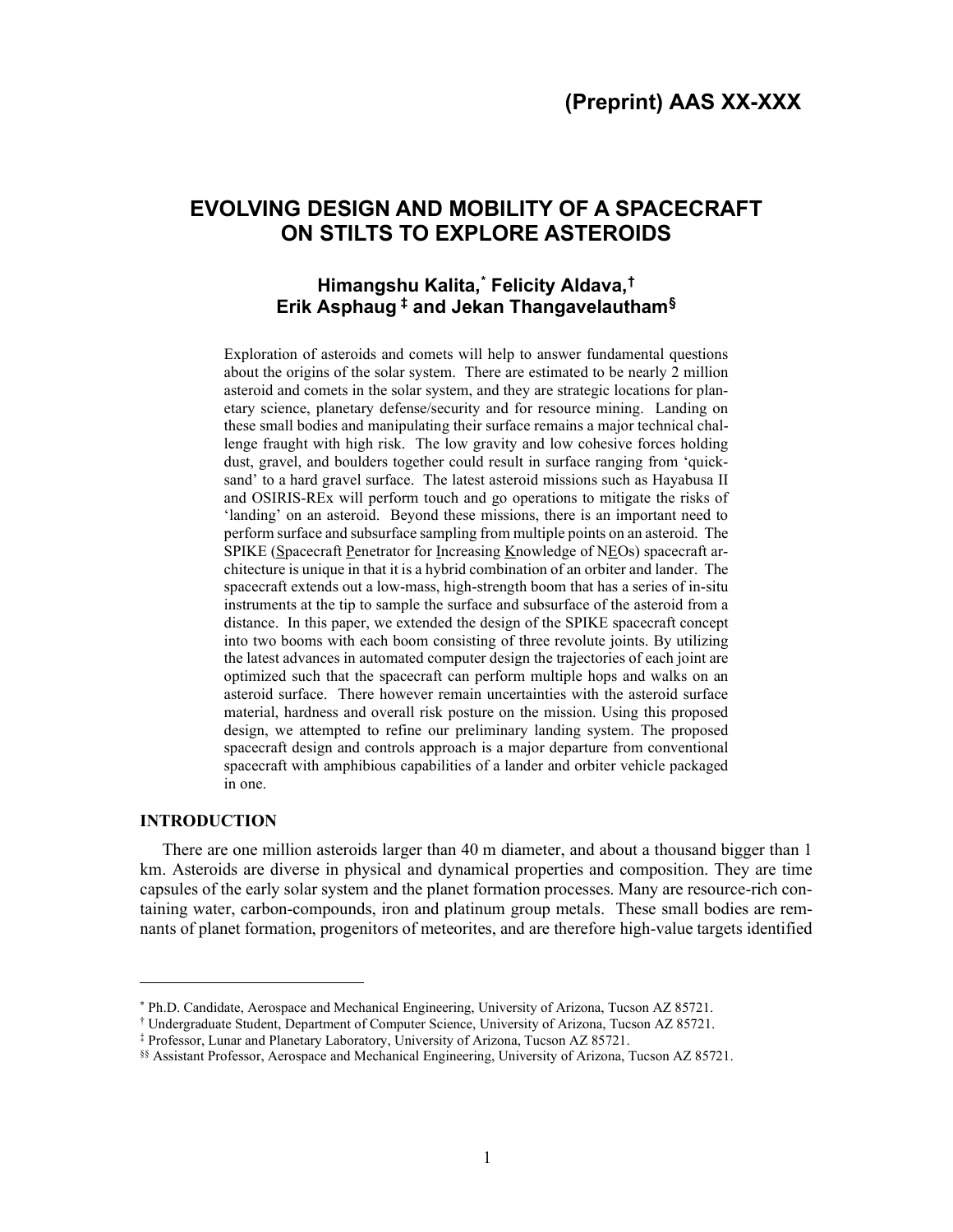in the Planetary Science Decadal Survey. Some of these asteroids are potential hazards that may impact Earth.

Asteroid surfaces may contain everything from hard boulders to soft regolith that is loosely held by cohesion and low gravity. Their global structure may be that of a rubble pile [1] or a fractured monolith, with a tendency of coarser and fewer loose materials as one goes to smaller and smaller size [2]. The unknowns are as basic as if the asteroid behaves as a rigid surface or quicksand [3]. Upcoming and ongoing missions to asteroids such as Hayabusa II [4] and OSIRIS-Rex [5] will perform touch and go operations to mitigate the risks of 'landing' on an asteroid. This limits the contact time with the asteroid and requires significant fuel expenditure for hovering. Landing on a small asteroid and manipulating its surface contents remains a major unsolved challenge fraught with high risk [6,7]. It is a critical engineering challenge that needs to be solved to make surface exploration, resource mining and ambitious plans to setup communication relays and observatories possible. The extremely low gravity of these smaller asteroids offers some unique opportunities, leading to our proposed approach of a spacecraft on one or more stilts. Stilts may allow hopping on and or off the asteroid using very little energy, eliminating or minimizing the need for combustible chemical propulsion. Instead, conventional electrical thrusters with milli-newtons of thrust might be sufficient to propel on and off small asteroids, especially if a hopping force can be applied by the stilt. This translates into significant cost and risk reduction. This approach opens the opportunity of touching down and visiting multiples sites on an asteroid. Even more ambitious is the possibility of performing subsurface measurements.

We have proposed Spacecraft Penetrator for Increasing Knowledge of NEOs (SPIKE) [8,9], an ESPA-class solar electric propulsion (SEP) spacecraft. SPIKE is a unique amphibious, lander/flyby spacecraft that would perform multiple landings on an asteroid. It would perform in-situ analysis of the surface and subsurface regolith, in addition to seismic measurements to provide insight on the internal physical structure of the asteroid. The spacecraft touches the asteroid from a probing distance, utilizing an extended boom with science instruments mounted on the tip. Unlike a compact lander <sup>9,10</sup>, SPIKE can depart the asteroid after it has completed its science objectives, and with sufficient fuel, can perform tours to multiple asteroid destinations.

In this paper, we extended the design of the SPIKE spacecraft concept into two booms with each boom consisting of three revolute joints. We present a dynamics model of the proposed SPIKE spacecraft concept for simulations. The dynamics model is then used to find optimized trajectories of each joint such that the spacecraft can perform multiple hops and walks on an asteroid surface using Evolutionary Algorithms. The preliminary results show that the motion of the spacecraft evolved into a hybrid hopping/walking pattern.

#### **MISSION CONCEPT**

SPIKE is an amphibious lander/flyby spacecraft propelled using xenon fueled solar-electric Hall thrusters. The onboard instruments would be used to analyze subsurface volatiles and organics and for conducting seismology on asteroids. A potential spacecraft design is based on the JPL Micro Surveyor that has a mass of 75 kg (wet). The science payload will include seismometers, cameras and other instruments that will be designed to access >10 cm beneath the surface of the asteroid. Power is provided by two sets of independently gimballed triple junction solar panels that generate 4 750 W and a Lithium Ion main battery of 2 kWh. The spacecraft utilizes electric propulsion using Hall Thrusters (JPL MasMi) fueled using Xenon. The spacecraft is estimated to have a delta-V of 5 km/s. The thrusters will be gimballed to desaturate the onboard reaction wheels and to perform landing and take-off maneuvers from the asteroid. The spacecraft attitude determination and control system will utilize Blue Canyon's XACT 50 that includes an integrated start-tracker, IMU and 3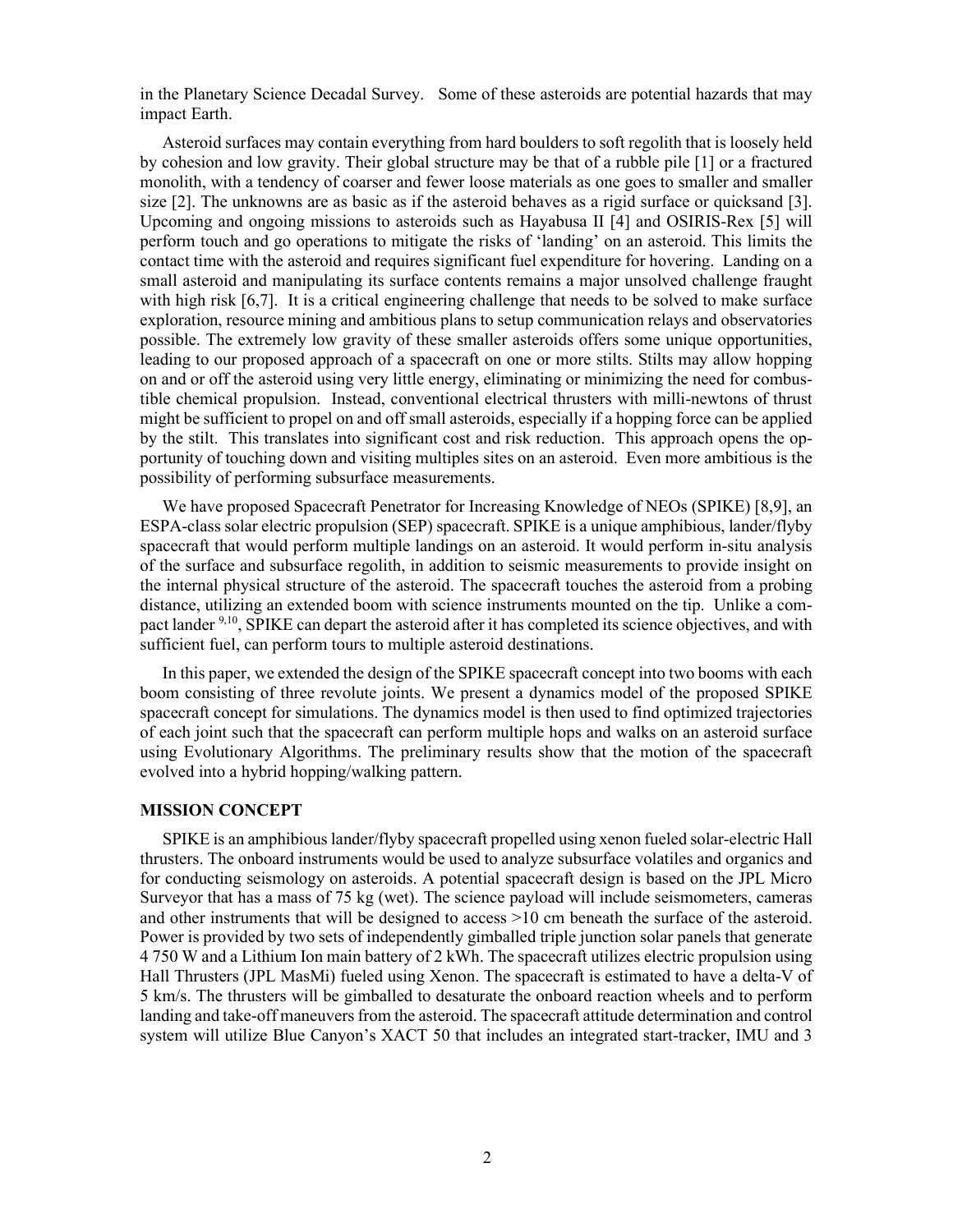reaction wheels. For communications, it will include JPL's DSN compatible IRIS X-band Radio V2.1 that will permit up to 256 KBps with a rigid 0.3 m parabolic dish. Moreover, the spacecraft has a 3 m rigid deployable truss which holds the science instrument module as shown in Figure 1.

The science mission begins with a survey phase using a camera to determine asteroid rotation state and gravity, and other dynamical characteristics, and to search for the suitable landing sites: regions with regolith, preferably that have been in seasonal shadow for some time as shown in Figure 2 (Concept of Operations). The spacecraft then descends in a precisely guided freefall, impacting slowly while deploying the extendable boom. The bus comes to rest vertically on top of the science instrument module, deployed at the end of the truss. The base has two penetrators that are pushed into the subsurface to perform science operations. When science operations are complete, the spacecraft disengages by vibrating the regolith to break any cohesion and hops with an initial velocity  $> 1$  cm/s. The spacecraft then gets ready to land at a new regolith patch, in another guided free-fall. This is done re-



**Figure 1: SPIKE concept**

peatedly and after the first asteroid investigation is complete, SPIKE travels to a second NEO, and possibly a third.



**Figure 2: SPIKE Concept of Operation**

Although the generalized design of SPIKE consists of one boom, we extend its design to two booms, each consisting of three links connected through revolute joints for it to walk on the surface of a target asteroid. Thus, the system is modeled as consisting of 7 links with homogenous density in the form of a torso (spacecraft body) and two legs (booms); each leg composed of two links and one foot as shown in Figure 3. The six joints (2 ankles, 2 knees, and 2 hips) are one-degree-offreedom rotational frictionless joints. Additionally, we assume that the bipedal walking trajectory consists of two phases: a fully actuated single-support phase (satellite standing on one boom) and an instantaneous double-support phase (both feet of both boom on the ground). During the singlesupport phase, the stance boom remains on the ground without slipping and in each step the swing boom moves forward from behind the stance boom to the front.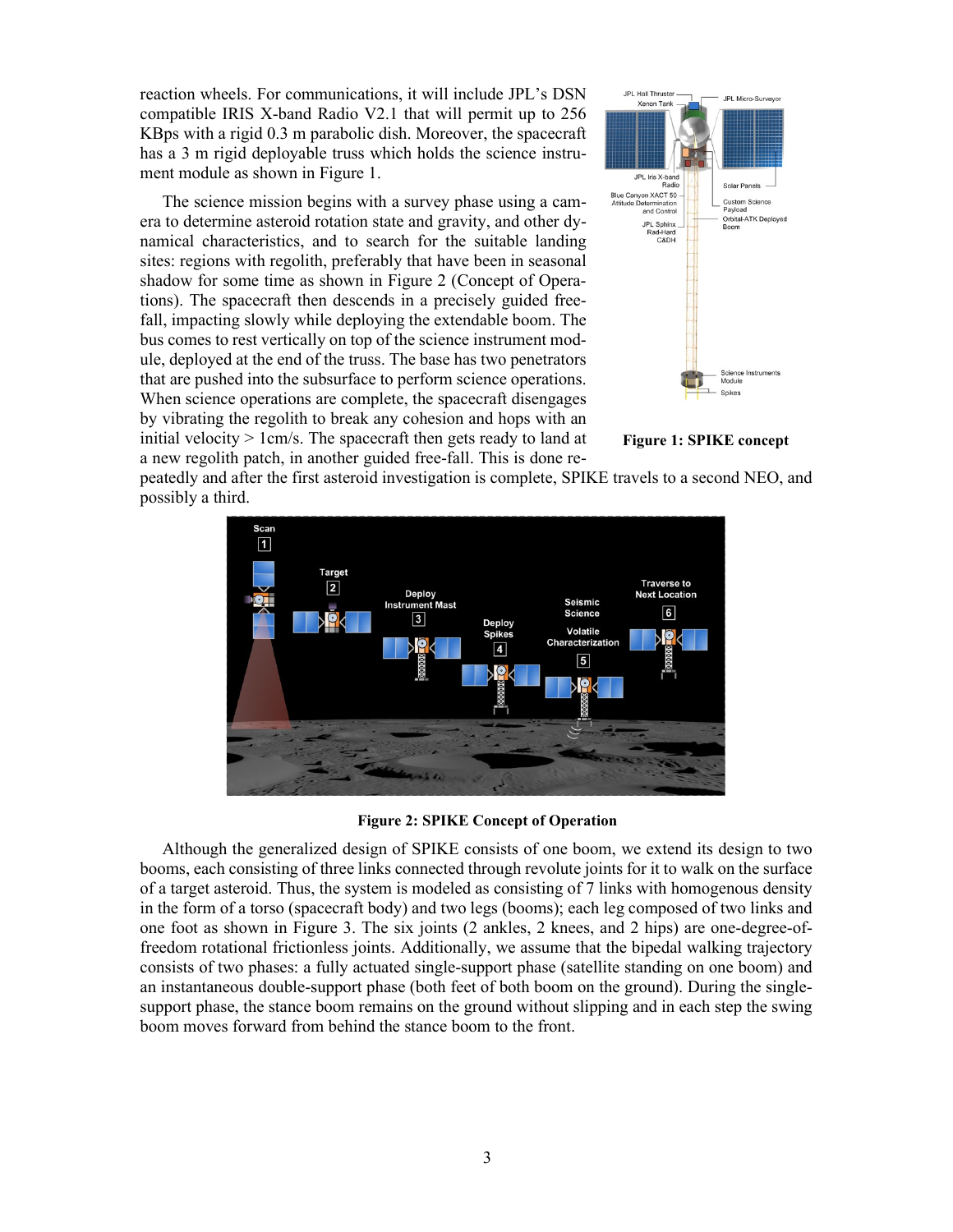

**Figure 3: (Left) Schematic of the spacecraft model with two booms, (Right) Schematic of the singlesupport phase and double-support phase.**

#### **MODELING**

In this section, the details of the dynamic model of the satellite with 2 booms is presented. The model is developed in two parts: first, the dynamics in the single-support phase is modeled by a set of differential equations with inputs, which are obtained from the Euler-Lagrange formulation. Second, a model of the collision of the swing foot and the ground is added to the Euler-Lagrange dynamics model [10].

#### **Lagrangian Dynamics of the Satellite**

With the 7-link bipedal model described in the previous section, let  $\mathbb{p} := (p_1, ..., p_7)$  denote the position,  $\Theta = (\theta_1, ..., \theta_7)$  denote the orientation of each link  $\mathcal{B}_i$  and  $\Gamma = (\tau_1, ..., \tau_6)$  denote the input torques at each joint. Let us consider a vector of generalized coordinated  $\varphi := (\varphi, \Theta)$ , which represents the satellite's configuration. The Euler-Lagrange equations can be written as Eq. (1)

$$
\frac{d}{dt}\frac{\partial \mathcal{L}}{\partial \dot{\mathfrak{q}}_i} - \frac{\partial \mathcal{L}}{\partial \mathfrak{q}_i} = \mu_i
$$
 (1)

Where,  $\mathcal{L}(\mathfrak{q}, \dot{\mathfrak{q}}) := \mathcal{K}(\mathfrak{q}, \dot{\mathfrak{q}}) - \mathcal{P}(\mathfrak{q})$  is the difference between the kinetic energy  $\mathcal K$  and the potential energy  $\mathcal P$  due to the gravity force;  $\mu_i$  is the generalized force for each link. The kinetic energy and the potential energy are given by Eq. (2) and (3).

$$
\mathcal{K}(\mathbf{q}, \dot{\mathbf{q}}) = \sum_{i=1}^{7} \left( \frac{1}{2} m_i \dot{p}_i^T \dot{p}_i + \frac{1}{2} J_i \dot{\theta}_i^2 \right)
$$
(2)

$$
\mathcal{P}(\mathbf{q}) = -\sum_{i=1}^{7} (m_i \mathbf{g}^T p_i)
$$
\n(3)

Where,  $J_i$  is the moment of inertia of each link and  $g = (0,0, -g_z)$  is the gravity vector. The Euler-Lagrange equation for the system can be expressed in the second-order form as Eq. (4)

$$
\mathbb{B}(\mathbb{q})\ddot{\mathbb{q}} + \mathbb{C}(\mathbb{q}, \dot{\mathbb{q}})\dot{\mathbb{q}} + \mathbb{G}(\mathbb{q}) = \mathbb{A}\Gamma \tag{4}
$$

Where,  $\mathbb{B}(q)$  is a positive definite symmetric matrix, known as the inertia matrix, the vector fields  $\mathbb{C}(\mathbb{q}, \dot{\mathbb{q}})$  and  $\mathbb{G}(\mathbb{q})$  include the centrifugal, Coriolis, and gravitational effects on the system, and the matrix A relates  $\Gamma$  with the vector of generalized forces  $\mu$ . The model can then be expressed in a state-space form as Eq. (5)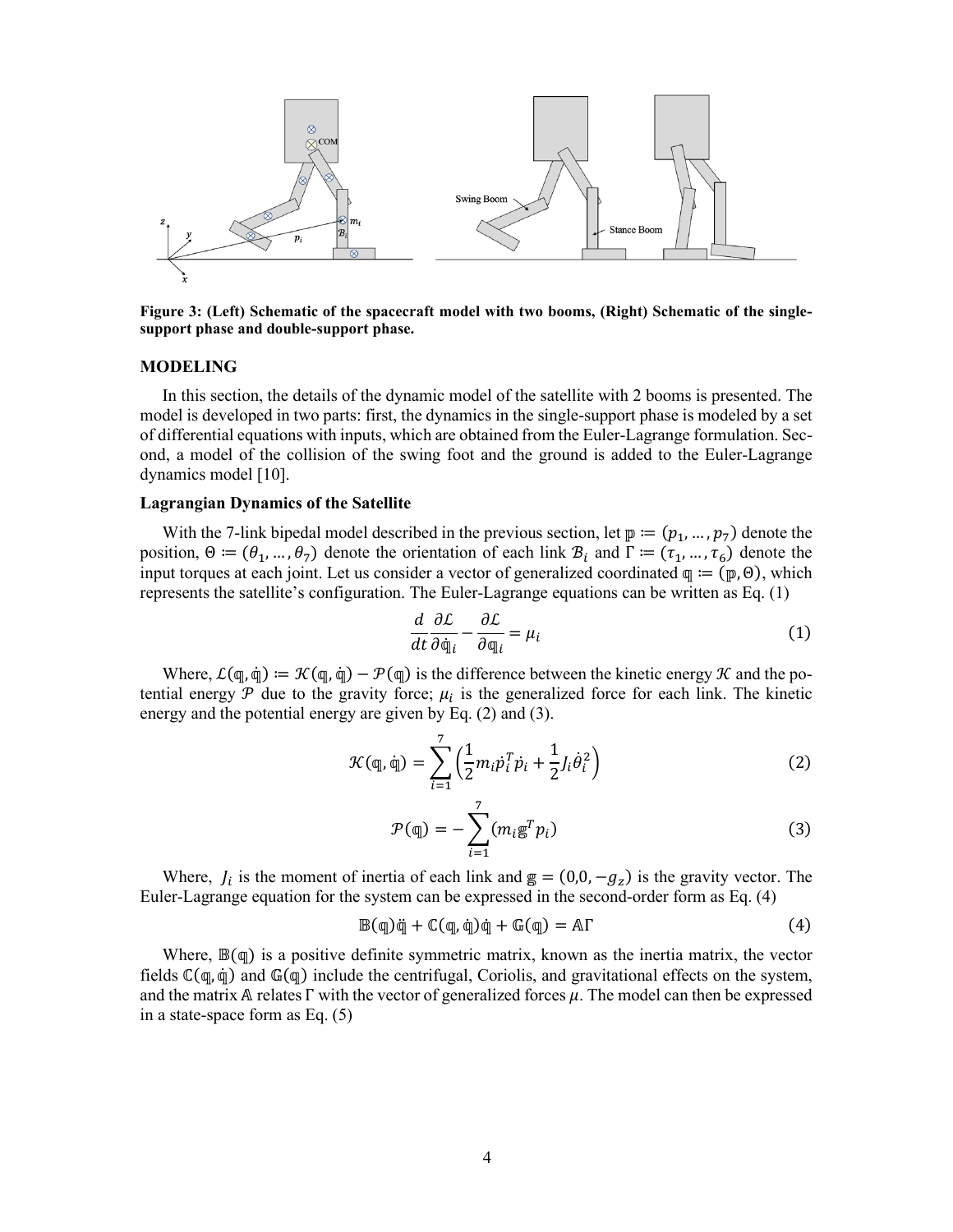$$
\frac{d}{dt}\mathbf{x} = \begin{bmatrix} \n\mathbf{\dot{q}} \\ \n\mathbf{B}^{-1}(\mathbf{q}) (\mathbf{u} - \mathbb{C}(\mathbf{q}, \dot{\mathbf{q}}) \dot{\mathbf{q}} - \mathbb{G}(\mathbf{q})) \n\end{bmatrix}
$$
\n
$$
= f(\mathbf{x}) + g(\mathbf{x})\mathbf{u}
$$
\n(5)

Where,  $\mathbf{x} := (\mathbf{q}, \dot{\mathbf{q}})$  is the state vector and  $\mathbf{u} := \mathbf{A}\tau = \mu$  is the control input.

#### **Collision Model**

The instantaneous double-support phase is modeled as a collision between the swing boom and the ground. The contact of the swing boom with the ground can be modeled by the application of a distribution of forces on the foot. For simplicity, we consider one resultant force and a corresponding torque both acting on the swing foot's ankle at the instant of contact. The effect of the impulsive external forces due to the collision is introduced as Eq. (6)

$$
\mathbb{B}(\mathbb{q})\ddot{\mathbb{q}} + \mathbb{C}(\mathbb{q},\dot{\mathbb{q}})\dot{\mathbb{q}} + \mathbb{G}(\mathbb{q}) = A\tau + A_{F}F_{C} + A_{\tau}\tau_{C}
$$
\n(6)

Where,  $F_c$  and  $\tau_c$  are the resultant force and torque due to collision and  $A_F$  and  $A_{\tau}$  relates  $F_c$ and  $\tau_c$  with the vector of generalized forces  $\mu$ . To calculate the collision forces between the swing boom and the ground, we implemented the Hertz contact force model and Coulomb's law of dry friction. When two bodies collide, local deformations occur resulting in penetration into each other's space. The penetration results in a pair of resistive contact forces acting on the two bodies in opposite directions. Every collision consists of a compression phase and a restitution phase which can be modeled as a non-linear spring-damper as shown in Eq. (7).

$$
f_N = K\delta^n + d_c\delta \tag{7}
$$

where,  $K$  is the stiffness parameter, which depends on the material properties and the local geometry of the contacting bodies,  $\delta$  is the penetration depth,  $d_c$  is the damping coefficient,  $\delta$  is the relative velocity of the contact points, projected on an axis normal to the contact surfaces and  $n =$ 3/2. For two colliding spheres with radii  $R_i$  and  $R_j$ , the parameter K can be determined as Eq. (8) and (9).

$$
K = \frac{4}{3\pi (h_i + h_j)} \left(\frac{R_i R_j}{R_i + R_j}\right)^{\frac{1}{2}}
$$
(8)

$$
h_i = \frac{1 - v_k^2}{\pi E_k}; \ \ k = i, j \tag{9}
$$

where,  $v_k$  and  $E_k$  are the Poisson's ratio and Young's modulus of each sphere. Also, the damping coefficient  $d_c$  can be considered as a function of the penetration depth,  $\delta$  and the hysteresis damping factor,  $\mu$  as shown in Eq. (10) and (11).

$$
d_c = \mu \delta^n \tag{10}
$$

$$
\mu = \frac{3K(1 - e^2)}{4^{(-)}\dot{\delta}}\tag{11}
$$

where, *e* is the coefficient of restitution and  $\binom{-}{0}$  is the penetration speed at the start of the compression phase. Each collision between the swing boom and the ground also results in a tangential frictional component of contact force which is computed using Coulomb's law of dry friction which opposes the relative motion. It has been experimentally found that the transition of friction force from zero to nonzero relative velocity is not instantaneous, but it takes place during a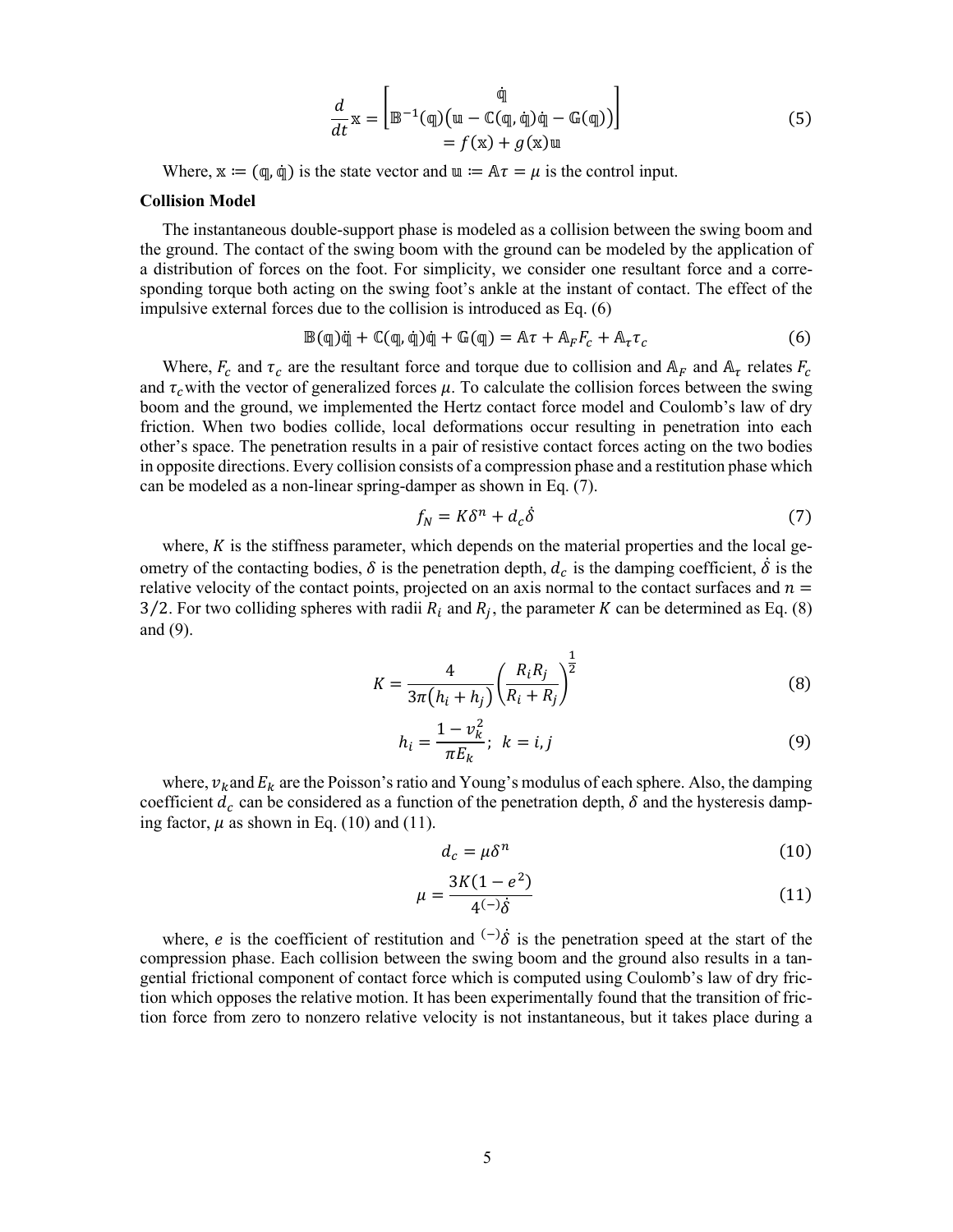short period of time. This transition called the Stribeck effect is implemented to the equations of motion of the multibody system using the Anderson function to avoid stiction as shown in Eq. (12).

$$
f_t = f_N \left(\mu_d + (\mu_s - \mu_d)e^{-\left(\frac{\nu_{i,j}}{\nu_s}\right)^p}\right) \tanh\left(k_t \nu_{i,j}\right) \tag{12}
$$

where,  $\mu_s$  is the coefficient of static friction,  $\mu_d$  is the coefficient of dynamic friction,  $v_{i,j}$  =  $v_i - v_i$  is the relative speed,  $v_s$  is the coefficient of sliding speed that changes the shape of the decay in the Stribeck region, exponent  $p$  affects the drop from static to dynamic friction and the parameter  $k_t$  adjusts the slope of the curve from zero relative speed to the maximum static friction. With the normal and tangential collision forces determined, the resultant force  $F_c$  is their vector sum.

#### **Controller Design**

Given the reference joint trajectories  $\Theta_r$  for the six joints, we implement a closed-loop proportional-integral-derivative (PID) controller to calculate the joint torques as:

$$
\Gamma = K_P e + K_D \dot{e} + K_I \int e \, dt \tag{13}
$$

Where,  $e = \Theta_r - \Theta$  is the error between the reference and actual joint trajectories, and  $K_p$ ,  $K_p$ and  $K_l$  are positive definite matrices, typically diagonal that guarantee that  $e \to 0$  as  $t \to \infty$ .

#### **TRAJECTORY EVOLUTION**

The objective is to find the optimal reference joint trajectories of the satellite booms such that its performance is maximized. The performance of the satellite is expressed as a fitness function  $J(\mathcal{G})$ , where the reference joint trajectories  $\Theta_r$  are encoded in the form of genes  $\mathcal{G}$  for each joint as shown in Figure 4. Considering the gait period to be  $t_q$ , we define  $n$  number of trajectory point for each joint which are evenly space within time  $t<sub>q</sub>$ . Moreover, the joint trajectories of the left leg are identical to the right leg, as such each gene is described by a  $3 \times n$  matrix as shown in Table 1. Next the evenly space joint trajectories encoded as genes are converted into smooth trajectories using a third-order polynomial function as shown in Figure 6(Left). These smooth trajectories are the reference joint trajectories  $\Theta_r$ . The PID controller calculates the input torque for each joint based on the reference joint trajectories  $\Theta_r$  and feedback from dynamics model. The simulation is run for a time  $t_s$  and the position  $\mathbb{p}$ , velocity  $\mathbb{p}$  vectors of each link along with the input torque at each joint are used to calculate the fitness function  $\mathcal{J}(G)$ .



**Figure 4:** Block diagram for calculating the fitness function  $J(G)$  from the genes G.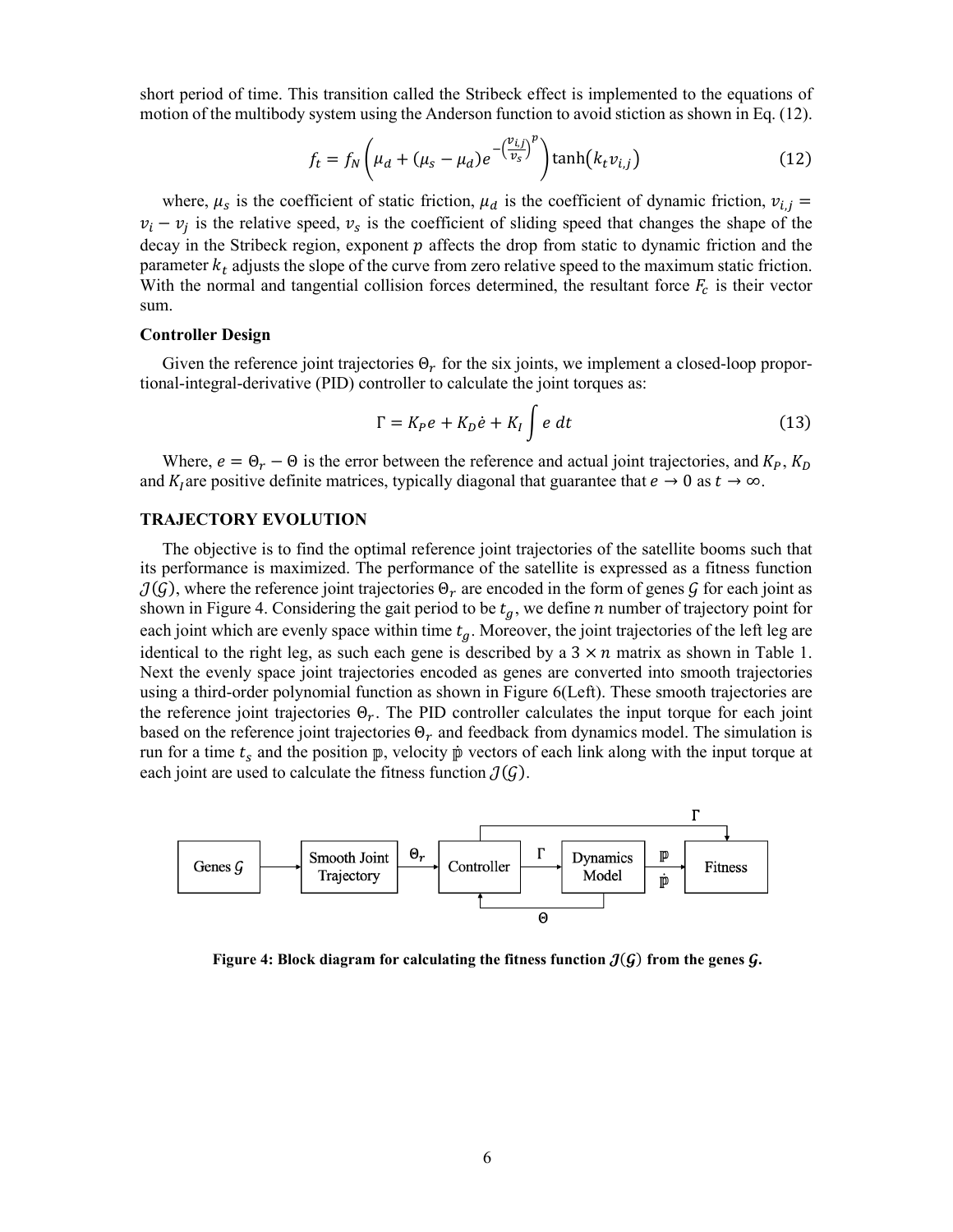|             | $t=0$ | $t_g/n$    | $2t_g/n$   | $3t_g/n$ | $\cdots$ | $(n-1)t_g/n$ |
|-------------|-------|------------|------------|----------|----------|--------------|
| Hip         | $n_0$ | $n_1$      | $n_{2}$    | $n_3$    | $\cdots$ | $h_{n-1}$    |
| <b>Knee</b> | $k_0$ | $\kappa_1$ | $\kappa_2$ | $k_3$    | $\cdots$ | $k_{n-1}$    |
| Ankle       | $a_0$ | $a_1$      | $a_2$      | $a_3$    | $\cdots$ | $a_{n-1}$    |

**Table 1: Structure of each gene that defines the reference joint trajectories.**

The performance of the satellite is measured against three parameters: 1) Distance travelled without falling, 2) Simulation time without falling, and 3) Input torques at each joint. The objective is to increase the distance travelled and simulation time without falling and decrease the input torques at each joint, as such the fitness function is defined as Eq. (14).

$$
\mathcal{J}(\mathcal{G}) = -\frac{\left(\mathbb{P}_{\mathcal{Y}(COM)}(t_s)\right)^2 t_s}{\sum_{i=1}^3 \int \tau_i dt}
$$
\n(14)

where,  $\mathbb{p}_{y(COM)}(t_s)$  is the position of the center of mass of the entire system at the end of the simulation in the y-direction (direction of motion). Moreover, since the escape velocity on asteroid surfaces are extremely low, we add a constraint such the velocity of the center of mass of the system,  $\|\mathbf{p}_{COM}\|$  is less than the escape velocity  $v_{esc}$  of the target body. The optimization problem can then be mathematically expressed as Eq. (15).

$$
\min_{\mathcal{G}} \mathcal{J}(\mathcal{G})
$$
  
s.t.  $g(\mathcal{G}) \equiv ||\mathbf{p}_{COM}|| < v_{esc}$  (15)

With the optimization problem defined, the penalty function approach is used to handle the constraint with the objective function. We then use an Evolutionary Algorithm approach to solve for the optimization problem. First an initial population  $P_0$  is created by generating N random individuals. Then, the usual tournament selection, crossover, and mutation operators are used to create an offspring population  $Q_0$  of size  $N_Q$ . For crossover, we perform a single-point crossover operator on the two individuals selected for mating. For mutation, we use a gaussian mutation operator where the selected element of an individual is replaced with a value generated by a gaussian process. Elitism is introduced by comparing the current population with previously found best solutions. For the  $t^{th}$  generation, first a combined population  $R_t = P_t + Q_t$  is formed. The population  $R_t$  is of size  $N + N_Q$ . Since all previous and current population members are included in  $R_t$ , elitism is ensured. Next, the fitness of each individual in  $R_t$  is calculated according to the cost function  $J(G)$ . Based on the value of the cost function, the population is sorted in ascending order and the best N individuals are selected for the next generation. The new population  $P_{t+1}$  of size N is again used for selection, crossover, and mutation to create a new population  $Q_{t+1}$  of size  $N_0$ . The process is repeated until desired results are obtained, or the maximum number of generations is achieved.

#### **RESULTS**

The simulations were performed with total mass of the spacecraft  $m = 75$ kg, gravity  $g_z =$  $0.2 \text{m/s}^2$ , and the length of the two links of each boom as  $0.4 \text{m}$ . The evolutionary algorithm was run for 150 generations with 100 individuals in each generation. Figure 6(Right) shows the best and mean fitness in each generation. It can be seen that the fitness function improved with generations. The model of the spacecraft with the two booms is developed using MATLAB Simulink and Simscape environments. Figure 5 shows a few snapshots of the spacecraft walking using the two booms.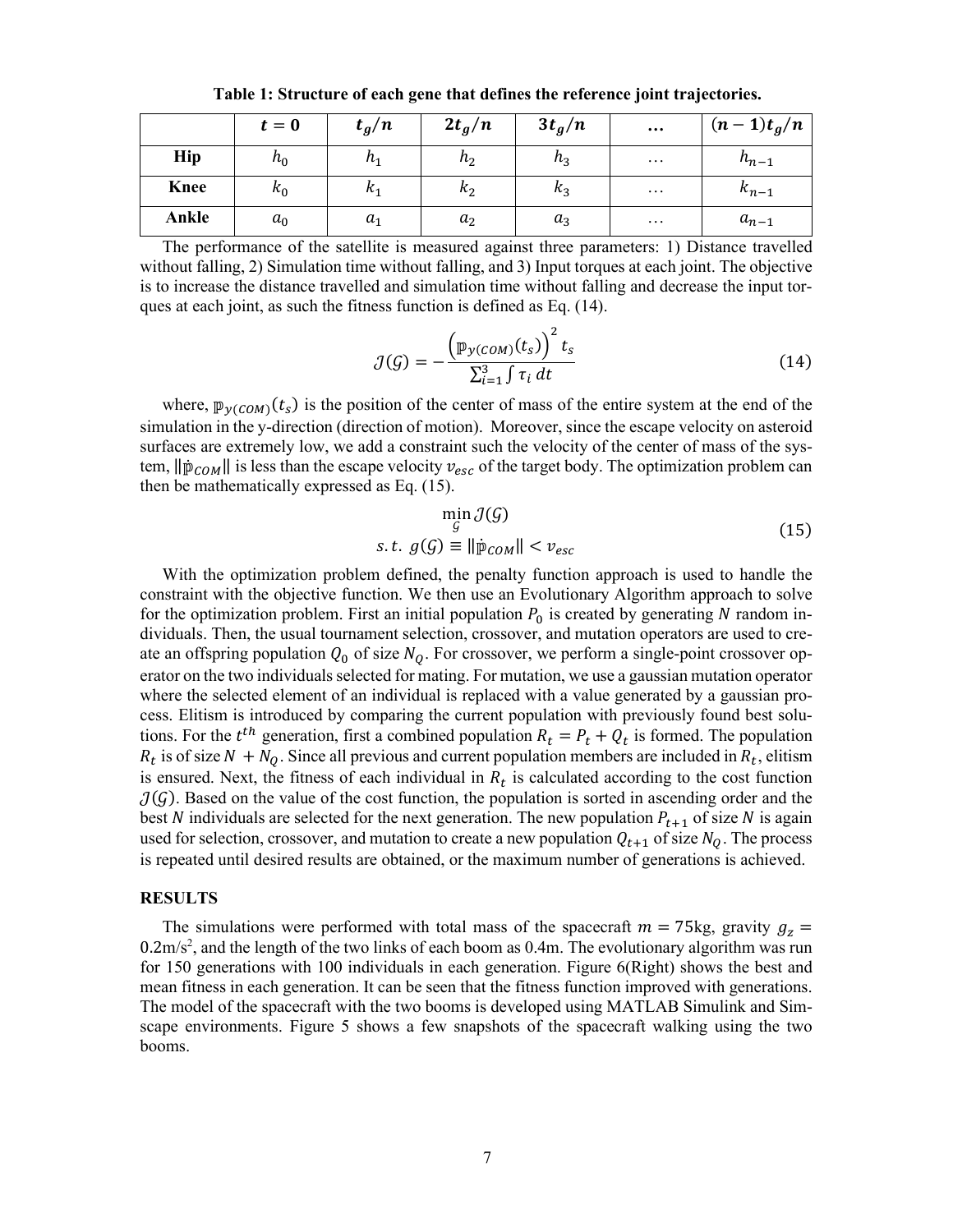

**Figure 5: Snapshots of the dynamic simulation of the spacecraft on two booms.**



**Figure 6: (Left) Cubic polynomial generated from 6 evenly spaced trajectory points to find the reference joint trajectories from each gene, (Right) Best and mean fitness over number of generations.**

Figure 7(Top-Left) shows the position of the center of mass of the spacecraft body along x, y and z direction for the fittest individual. From the x and y positions, it can be seen that the spacecraft moved forward along y direction with minor deviations along x direction. The z position of the spacecraft shows that the motion of the spacecraft evolved into a hybrid hopping/walking pattern. Although, the simulation was performed for walking mobility, the hopping mobility was introduced due to the low gravity conditions of the asteroid. The joint angles and joint torques for the fittest individual are shown for the hip joint (Figure 7(Top-Right)), knee joint (Figure 7(Bottom-Left)), and ankle joint (Figure 7(Bottom-Right)).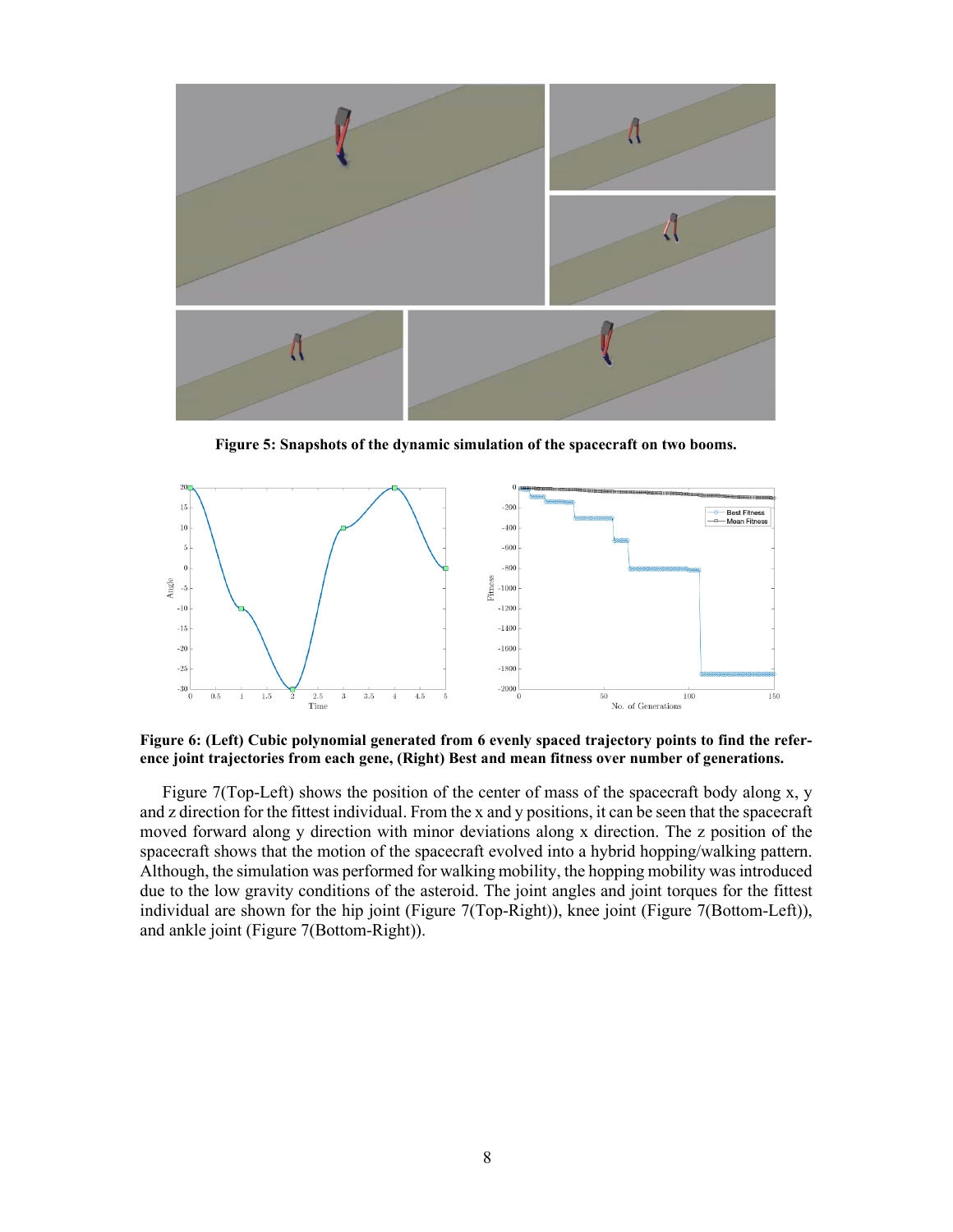

**Figure 7: (Top-Left) Position of the center of mass of the spacecraft body along x, y and z direction for the fittest individual. Joint angle and joint torque of (Top-Right) Hip joint, (Bottom-Left) Knee joint, and (Bottom-Right) Ankle joint for the fittest individual.**

### **CONCLUSION**

In this paper we presented a unique spacecraft architecture, SPIKE (Spacecraft Penetrator for Increasing Knowledge of NEOs) that it is a hybrid combination of an orbiter and lander. The spacecraft extends out a low-mass, high-strength boom that has a series of in-situ instruments at the tip to sample the surface and subsurface of the asteroid from a distance. We extended the design of the spacecraft into two booms, with each boom consisting of three links connected through three onedegree-of-freedom revolute joints. The extension of the design into two booms allows it to perform multiple hops and walks on an asteroid surface. We presented a dynamics model of the spacecraft with the two booms and used the dynamics model to find optimal trajectories of each joint to perform walking on an asteroid surface. This is done through the use of Evolutionary Algorithms that uses the Darwinian theory of 'survival of the fittest' to find the fittest individual to perform the desired task. Our results show that the motion of the spacecraft evolved into a hybrid hopping/walking pattern due to the low gravity asteroid environment. Although the preliminary results show acceptable results, the paper leaves numerous important extensions that are under study and include finding optimal number and size of booms. The path forward shows a compelling, low-cost and innovative method for performing asteroid surface exploration.